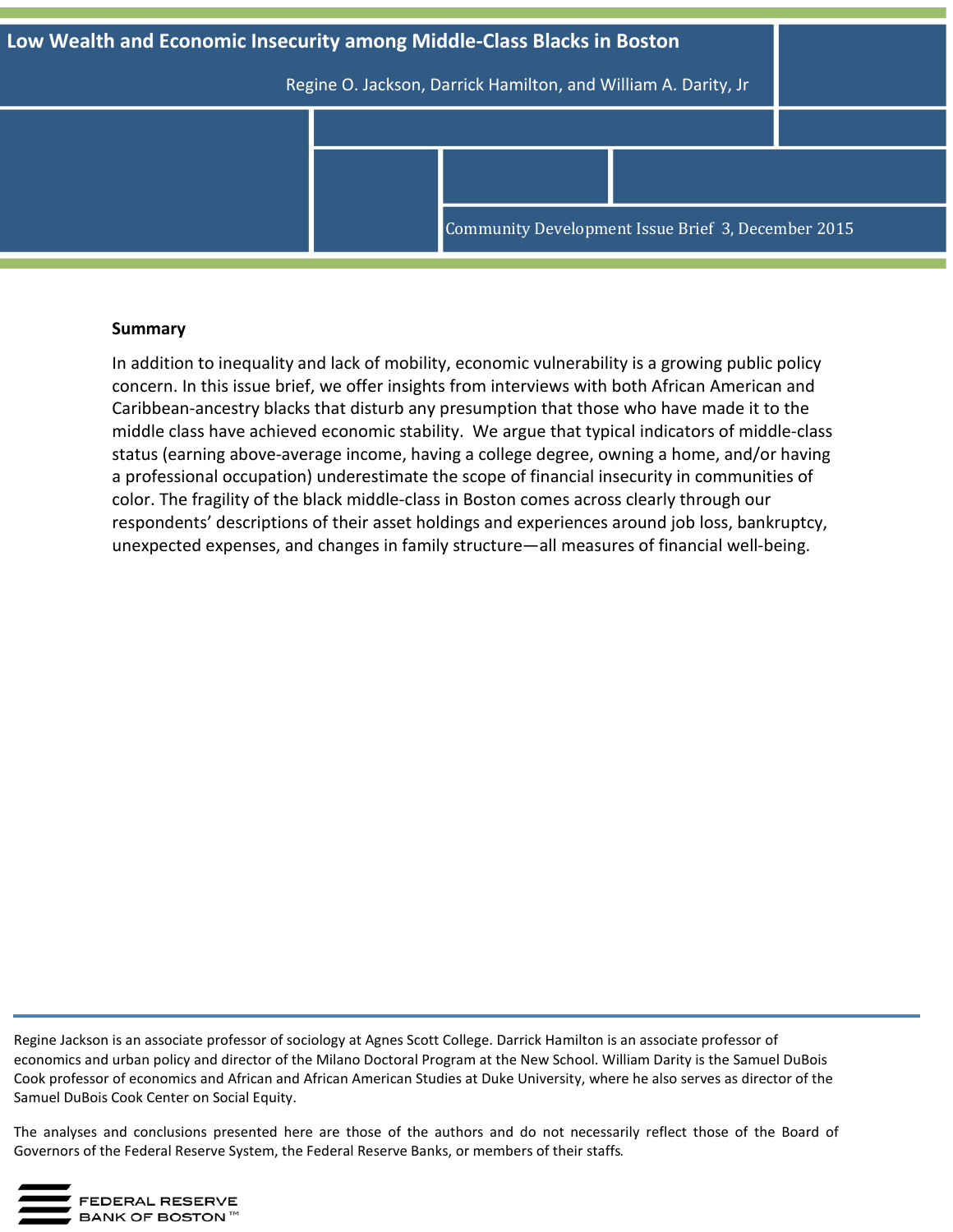#### **Low Wealth and Economic Insecurity among Middle-Class Blacks in Boston**

The data for this issue brief comes from a qualitative study of financial well-being designed to supplement the National Asset Scorecard for Communities of Color (NASCC) survey.<sup>[1](#page-1-0)</sup> We piloted the qualitative supplement (made up of face-to-face, narrative interviews) in Boston with African American and Caribbean-ancestry (mainly Haitian) respondents. The metropolitan area and these two groups, in particular, were ideal. US blacks are the largest racial minority group in the Boston metropolitan statistical area (MSA), and the NASCC-Boston survey collected data for African Americans and Caribbean blacks, many of whom are Haitian; and Massachusetts is home to the third-largest settlement of Haitians in the United States, after Florida and New York. Many in these groups have achieved a middle-class status, despite low-wealth backgrounds.

The NASCC survey is designed to reveal socioeconomic differences between specific ethnic and racial groups, many of which are overlooked by existing studies of inequality. Our goal in the qualitative study was to examine further some of the similarities and differences in wealth positions across groups and to discover what might be enabling or preventing wealth building and the attainment of greater financial security. Although this inquiry does not permit broad generalizations about the behaviors of members of any one group, it facilitates a deeper exploration of the following research questions:

- 1. How is wealth defined and understood in communities of color in Boston?
- 2. What personal life experiences led families to gain or lose wealth?
- 3. How do individuals understand, interpret, and explain the state of their personal finances?

<span id="page-1-0"></span> $<sup>1</sup>$  Led by Professor William Darity, Jr., at Duke University and Darrick Hamilton at The New School, an</sup> interdisciplinary research team with expertise in the analysis of wealth and in ethnic studies have created the NASCC survey, a cross-section survey to assess group differences in asset and debt accumulation and how groups interact for preferred socioeconomic outcomes. NASCC differs from existing asset and debt data sets in that race and ethnicity, rather than geography or location, serve as the primary unit of analysis. The NASCC project is funded by the Ford Foundation and the Federal Reserve Bank of Boston (for the Boston data). The NASCC-Boston project manager is Ana Patricia Muñoz. For a preliminary analysis of the 2,746 completed surveys, see Tippett et al. 2014. In addition, the NASCC-Boston research group has released a report, *The Color of Wealth in Boston* (Ana Patricia Muñoz et al., 2015), that offers a descriptive analysis of the 403 surveys completed in the Boston metropolitan area.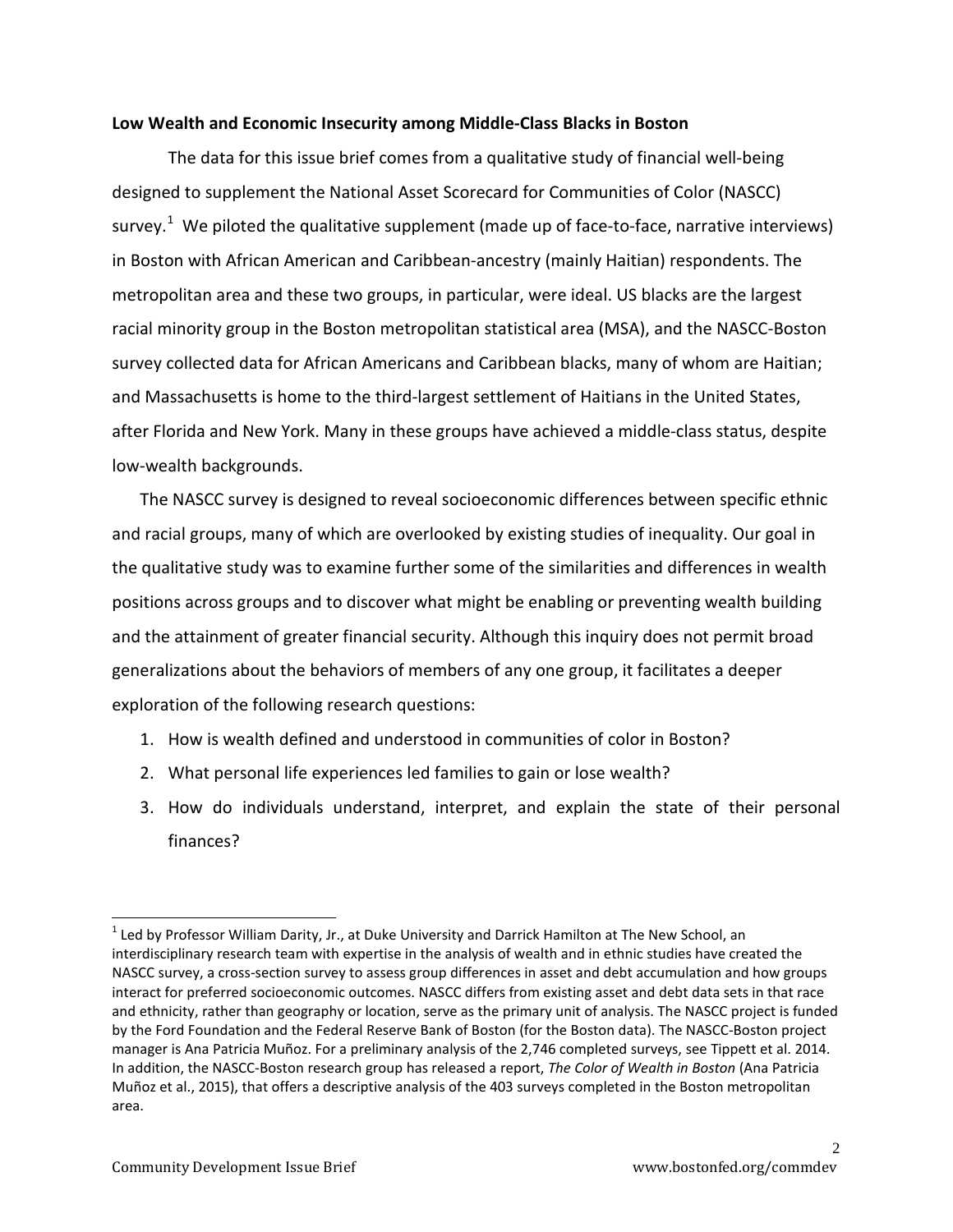4. How important are factors such as family structure, level of education, homeownership, and business ownership in people's personal accounts of their economic experiences? Qualitative research is better positioned to answer these questions since it captures respondents' perceptions and experiences. The focus here is specifically on how respondents view the impact that being middle class in Boston has on wealth building.

The sample for the pilot was drawn from the authors' personal and professional networks and therefore does not perfectly parallel the Boston NASSC sample. The test sample included eleven interviewees: five African Americans and six respondents of Caribbean ancestry (see Table 1).<sup>[2](#page-2-0)</sup> In the NASSC sample, by contrast, 57 percent of the blacks were born in the United States or Canada. More significantly, 63 percent of the pilot respondents are college educated, and two of those have graduate or professional degrees, whereas in the NASCC-Boston survey, about 40 percent of the Caribbean-ancestry blacks and US-born blacks with non-immigrant parents had completed college. Thus, the pilot sample is skewed slightly toward immigrants and more highly educated respondents.

Significantly, the pilot interview respondents also *identify* as middle class. To identify as middle class in this case means that, subjectively, respondents see themselves as middle class and, objectively, they meet at least one of the common criteria of middle-class status: college education, homeownership, or a white-collar occupation. Moreover, most of the respondents held employment in the public sector as metropolitan transit workers, educators, social workers, or police detectives. Therefore, they do not represent the most marginalized blacks in Boston.

Rather than attempting to directly mirror the NASSC sample, the authors selected respondents using a purposive sampling method. Purposive samples begin with a goal in mind. Specific predefined groups are targeted, and individual respondents are selected nonrandomly, according to some fixed quota or criteria for selection. In this case, in addition to sampling based on ancestry, we recruited volunteers who were over 18 years of age and able to discuss household financial matters. The goal was to have a test sample that had an equal number of African Americans, Caribbean-ancestry respondents (primarily Haitian-ancestry), men, women,

<span id="page-2-0"></span> $2$  All but one of our Caribbean-ancestry respondents were either Haitian or of Haitian descent.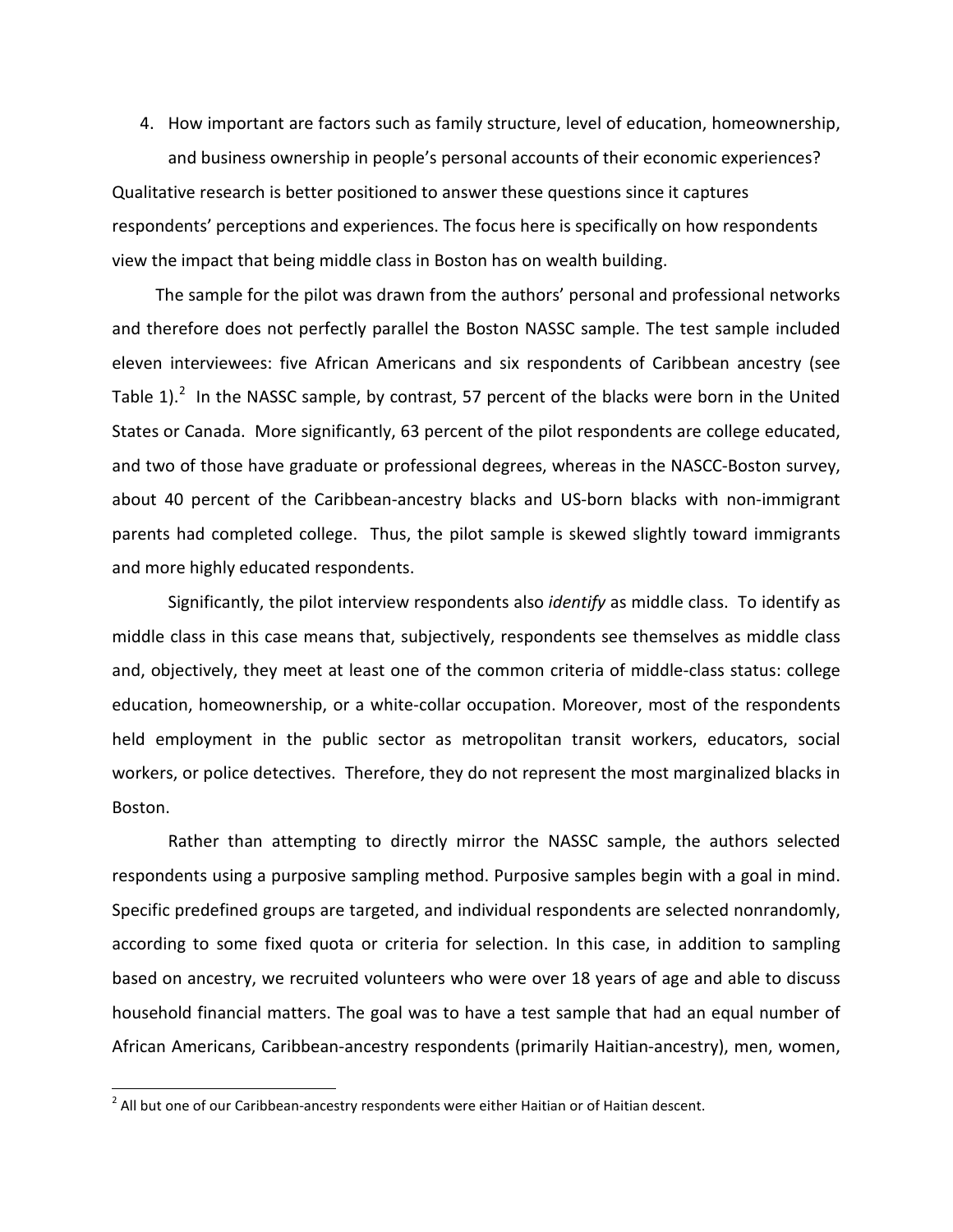homeowners, renters, longtime residents, and newcomers. Among the Caribbean-ancestry respondents, we sought equal numbers of Caribbean-born, US-born, nonnative English speakers, and primary English speakers. All of the interviews were conducted in English.

|                                               | U.S. black<br>(non-<br>immigrant<br>parents)<br>$(N = 5)$ | Caribbean or<br><b>Caribbean-ancestry black</b><br>$(N = 6)$ | <b>Total</b><br>$(N = 11)$ |
|-----------------------------------------------|-----------------------------------------------------------|--------------------------------------------------------------|----------------------------|
| Age                                           |                                                           |                                                              |                            |
| 21-50 years old                               | 60%                                                       | 67%                                                          | 64%                        |
| Over 50 years old                             | 40%                                                       | 33%                                                          | 36%                        |
| Gender                                        |                                                           |                                                              |                            |
| Male                                          | 60%                                                       | 50%                                                          | 55%                        |
| Female                                        | 40%                                                       | 50%                                                          | 45%                        |
| <b>Residence in Boston</b>                    |                                                           |                                                              |                            |
| Newcomer ( $\leq$ 20 years)                   | 40%                                                       | 17%                                                          | 27%                        |
| Long-time resident ( $\geq 20$ years)         | 60%                                                       | 83%                                                          | 73%                        |
| <b>Education</b> (Completed degree)           |                                                           |                                                              |                            |
| school<br>diploma<br>High<br>(<br>equivalent) | 40%                                                       | 40%                                                          | 36%                        |
| College                                       | 40%                                                       | 40%                                                          | 36%                        |
| Graduate/ Professional                        | 20%                                                       | 20%                                                          | 27%                        |
| <b>Homeowner status</b>                       |                                                           |                                                              |                            |
| Own                                           | 40%                                                       | 50%                                                          | 45%                        |
| Rent                                          | 20%                                                       | 50%                                                          | 36%                        |
| Other                                         | 40%                                                       | 0%                                                           | 18%                        |

# **Table 1. Sample characteristics**

The respondents are clustered in the southern precincts of the city of Boston and adjacent suburbs (See Figure 1). All interviews were conducted either in respondents' homes or a public place in or near the neighborhood in which they reside.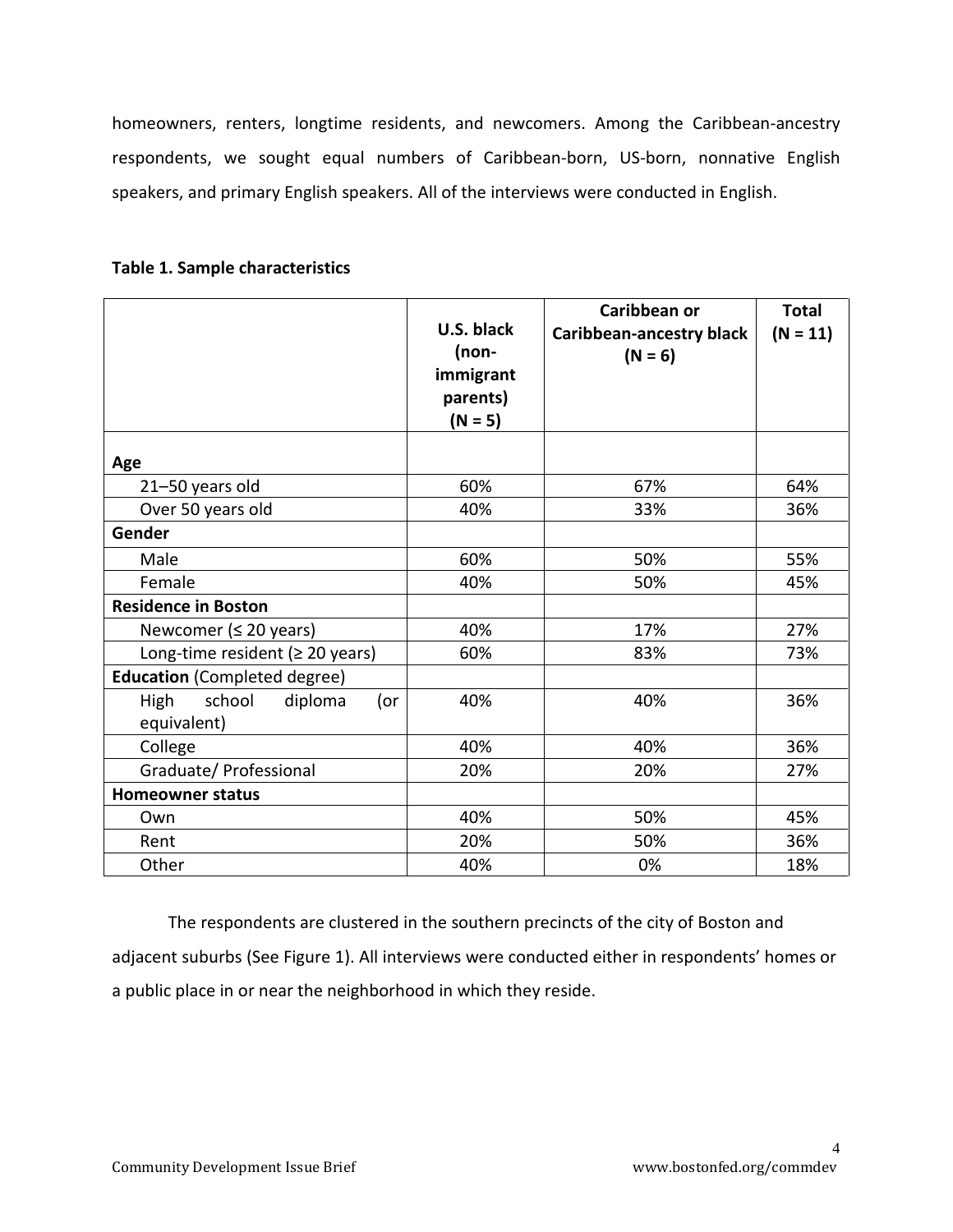

# **Figure 1. Map of respondents' zip codes**

We analyzed the data with attention to behaviors or experiences that might explain the asset positions of these particular groups based on the existing literature. The interviews helped us better understand the role of intergenerational transfers (Chiteji and Hamilton 2002; Meschede, Darity and Hamilton 2015), ownership of real estate or rental property (Jackson 2007, 2011) and education (Hamilton, et al. 2015) in establishing financial security. We expected, based on Oliver and Shapiro's (1995) study on black-white wealth disparities, to find that racism and other structural barriers interfere with wealth building.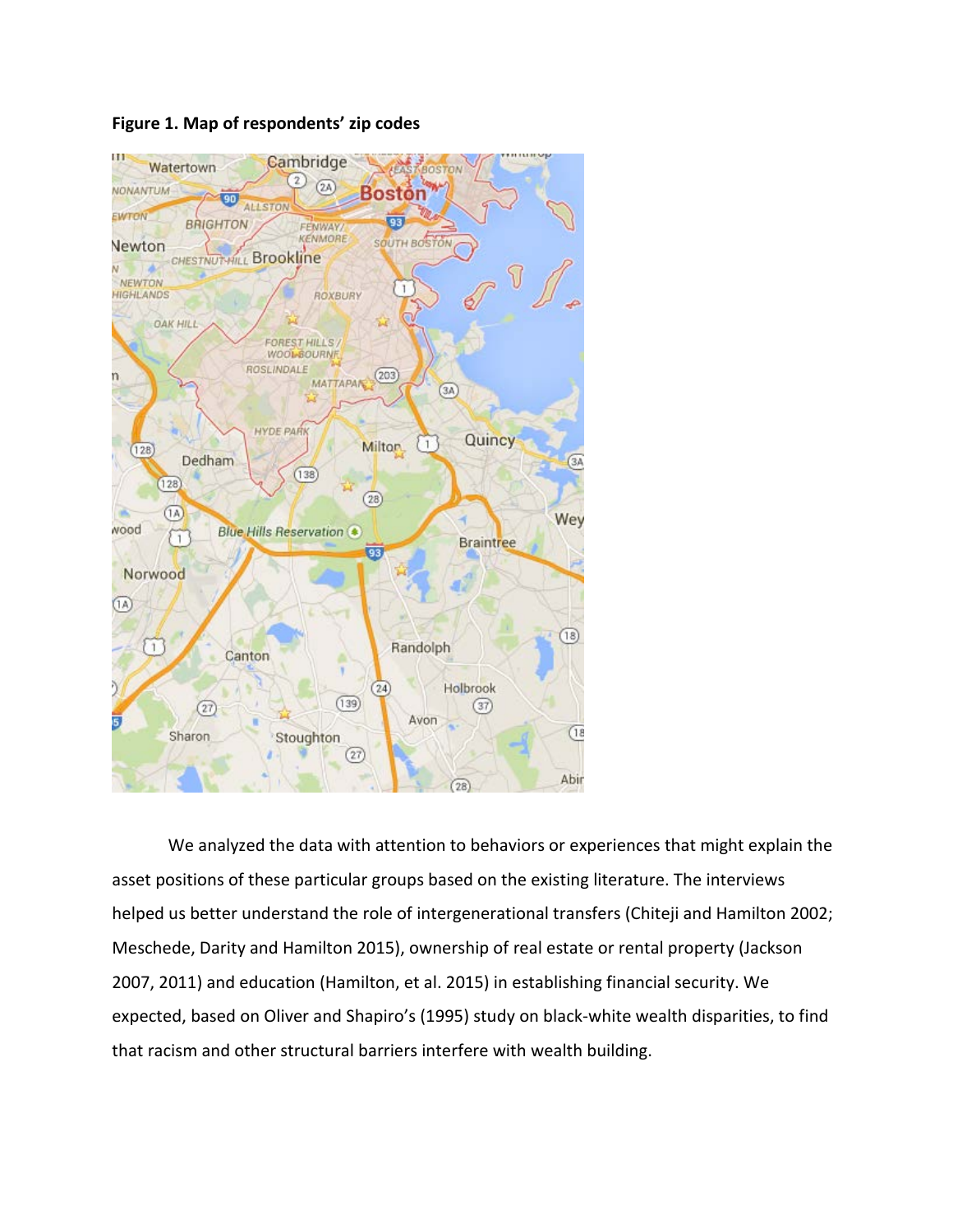### **Constructions of Wealth and Stability**

The respondents in this study displayed a depth of understanding regarding their economic situations. On the one hand, all of the individuals interviewed understood wealth in relation to work—consistent with scholarly definitions.<sup>[3](#page-5-0)</sup> Just as Shapiro and Kenty-Drane (2005) report that wealth accumulation occurs via three primary pathways (inheritances, investments, and savings), our respondents equated wealth with "money, without work" (or unearned income), along with savings (conceptualized as a designated savings account with a bank).

However, even among respondents with professional occupations or high household incomes, many reported "living paycheck to paycheck." For instance, Nathalie is a 50-year-old Haitian-born woman who, as an elementary school principal, earns a high salary and has a graduate degree, but she said:

"Everything I have is because I work. We're not well enough that if something were to happen to me, we could survive for more than six months tops. It's all dependent on me waking up and going to work and getting paid every other week. *There's no investments. There's no businesses.* It's just me getting up every day ... People might look at my salary and think I'm doing very well, but it's all contingent on me going to work." (Emphasis added.)

According to this respondent, income, professional occupation and level of education should not be perceived as indicators of wealth, in the form of appreciating assets. For her, these things are necessities to make ends meet and survive economically.

Sabine expressed a similar point. She is 45 years old and has been a police officer with the Metropolitan Boston Transit Authority (MBTA) since July 1997. Born in Haiti, Sabine

<span id="page-5-0"></span><sup>&</sup>lt;sup>3</sup> The accepted scholarly definition of wealth is the total stock of savings that an individual, or household, possesses at any given point in time. See Hamilton and Chiteji (2013). It is most commonly measured by net worth, the value of assets owned by the individual or household minus the value of their debts. "More precisely, net worth is the difference between total assets (including real assets such as houses, real estate, and vehicles; and financial assets such as checking and savings accounts, stocks and bonds) and total liabilities or debt (such as mortgages, car loans, student loans, and credit card debt)" (Keister and Moller 2002).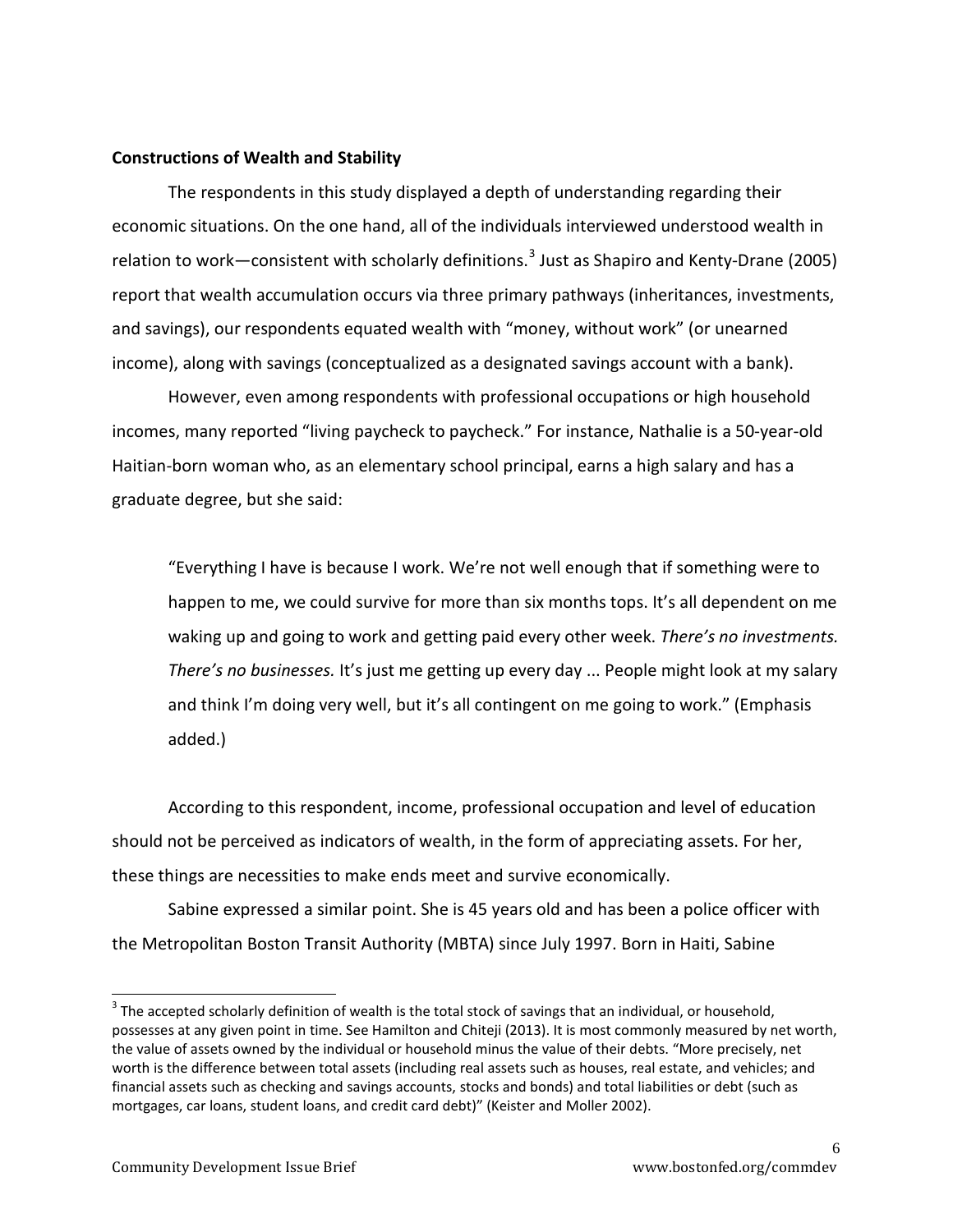migrated to Boston in 1976 and settled in Dorchester. She has a bachelor's degree and some additional years of study and professional training, but not an advanced degree. Following a casual conversation about her last vacation, she explained that although she does not consider herself poor, she sometimes feels like she is barely getting by:

"I do kind of wish that I made more money…. It's just because we have the opportunity to work overtime. But walking in the door, if I made more money I wouldn't have to work overtime. I just have the opportunity to work overtime, where others do not."

Sabine explained that working extra hours allows her to save for a vacation and increase short-term cash, but she did not mention it as a way to build general savings. As the only breadwinner in her household, Sabine mentioned several impediments to saving for the future despite her ability to earn an average of \$20,000 in additional income per year working overtime, including her husband's medical problems and subsequent inability to work, which have also have depleted the family's resources.

Roxanne, a 41-year-old newly married African American woman who lives in Dorchester, represents another example of the way financial position was portrayed. In our initial conversation, she described herself as middle class, similar to her parents when she was growing up. But when asked about her assets and debts, Roxanne reported that she does not have a checking or saving account and was living with relatives until she moved in with her boyfriend last year. She explained that she refuses to rely on assistance from the government or help from charities like "people who are not in the middle [class]," but she does not have what it takes to be wealthy either:

"I have always worked taking care of children. In my home. Everybody paid me in cash, and I never really needed a bank."

Roxanne's distinction between income and wealth was clear, even though her definition of class status was unconventional. As other researchers have found, self-reported assessments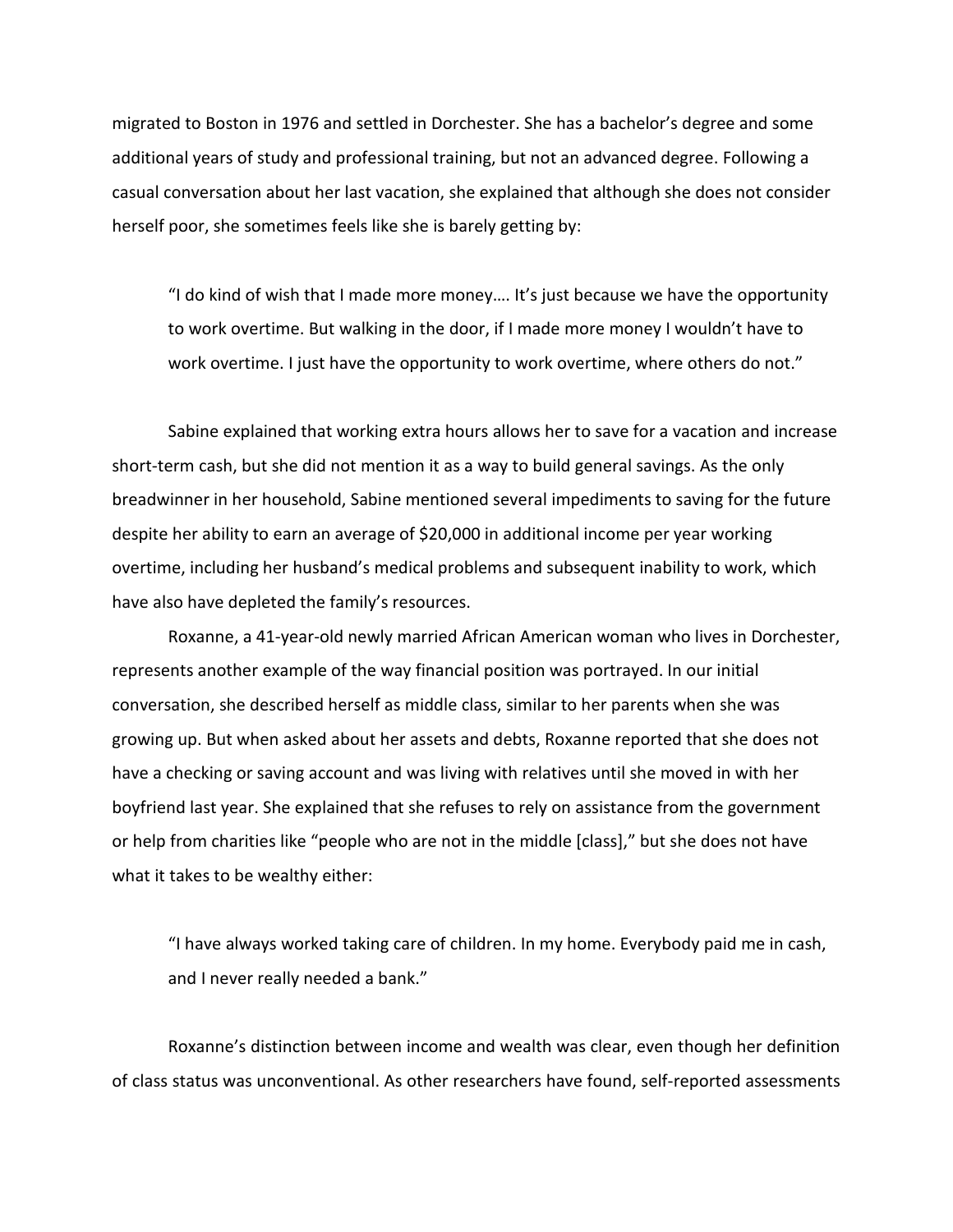of class position, especially the financial positions of moderate and low-income households, shift over time and are influenced by elements other than annual income (see Hannagan and Morduch 2015). Roxanne contrasted her past financial instability with her current situation:

"Really I was living day to day. I remember my parents saying, when I was growing up, to put a little something away for a rainy day. But there is no saving. (Laughs). My job didn't really allow it. I didn't earn much, and what I had was not even enough to cover my essentials … At this point in my life, everything is cash and carry. Either it's there or it's not. If I don't have it, I just don't have it."

Although she experienced some financial hard times in her thirties, Roxanne currently does not have any credit card, medical, or school loan debt. For Roxanne and other respondents, having a "blank slate" or a "fresh start" with no debt was an important dimension of current class position. Roxanne said:

"I ended up getting into a pitfall with credit card debt where I was drowning. And I did, um, file for bankruptcy. I paid it back, just not all of it. I'm now out of that and into a more rebuilding phase."

Although Roxanne's recent marriage to a homeowner offers her some security, the "cash and carry" strategy she described does not seem to include a plan for the future.

On the other hand, Dennis, a 24-year-old African American man, reported that he feels like he is off to a good start. A recent college graduate, he works in the financial district as an examiner at an insurance company that offers medical and dental insurance, a 100 percent matching 401(k) retirement plan, and tuition reimbursement. He does, however, feel constrained by the high cost of living in Boston. Dennis described himself as middle class and somewhat privileged or "lucky" since he does not have any major liabilities or children and is already saving for the future. Despite the ease of his commute to work, Dennis commented that lack of transportation led to his feeling isolated. He bought a car, but now feels a little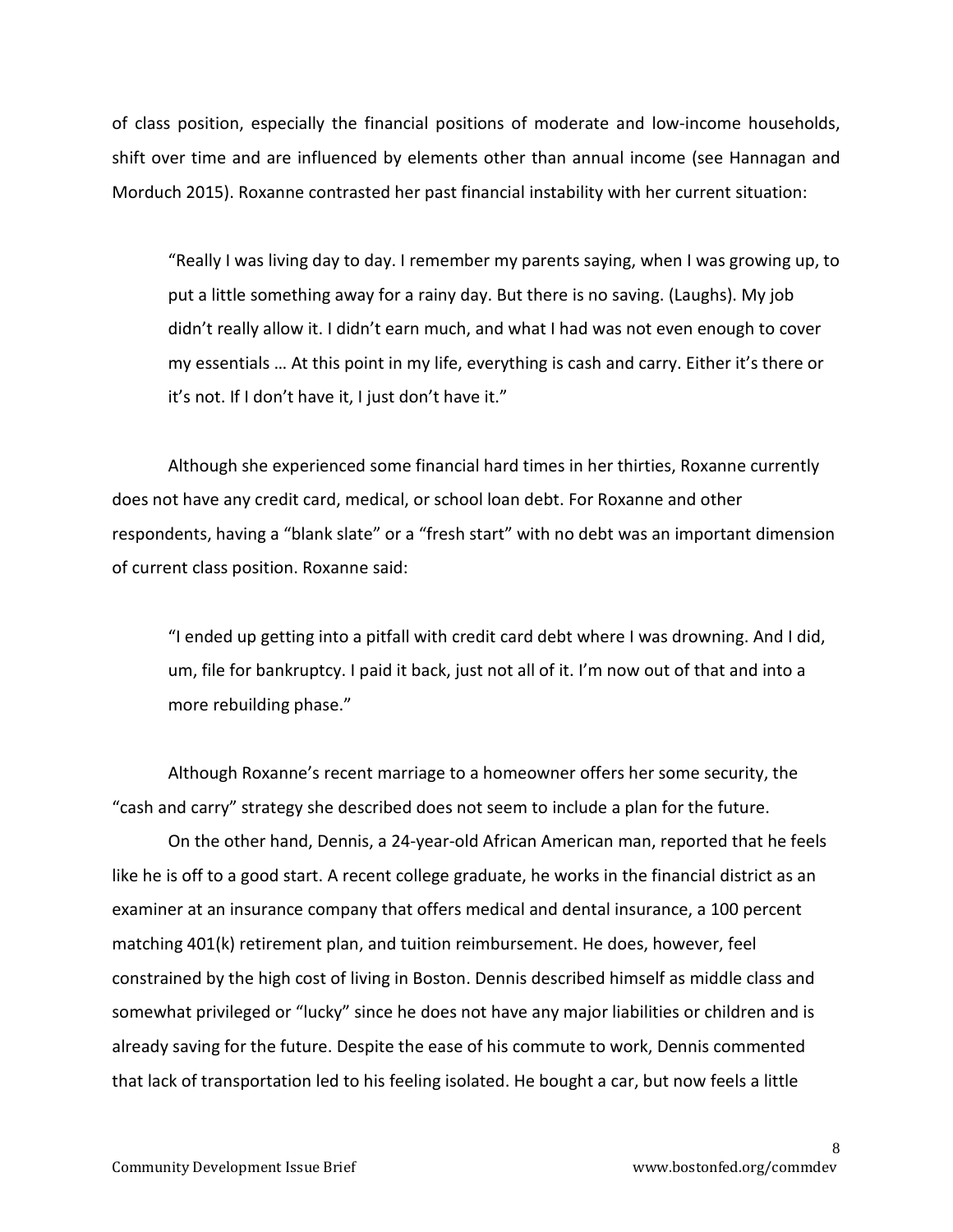"over-extended": "I might have to work two jobs to make my ends meet."

Dennis came to Boston for college from North Carolina. When asked if he and his fiancé plan to buy a home and settle in Boston more permanently, he said they would probably need to move somewhere more affordable when she finishes medical school:

"With the amount of school loans we will have to pay off when she's done and the expense of the wedding, we will need to be someplace less expensive. I didn't realize how expensive it was to live in Boston until we started looking for an apartment! We still have some time before worrying about her residency, but I hope she matches in a cool city where we can actually afford to buy."

For this respondent, as a newcomer to Boston who is not attached to living in the metro area, moving to a location where African Americans are doing well and housing costs are lower (he mentioned Charlotte, NC, and Atlanta, GA) would be one way to help ensure financial wellbeing:

"The [school] loans are going to be the same no matter where we go, but real estate costs is something we can control a little."

Other respondents were similarly motivated to leave Boston for more affordable suburban locations in the area, such as Somerville, Randolph, or Stoughton.

One commonality in all of the above examples is the importance of work to being middle class. Additionally, the respondents are confident in their ability to generate enough income "to make ends meet" or maintain a middle-class lifestyle. However, current income and middle-class status were rarely reported as the only indicators of financial well-being. Furthermore, the respondents were also aware that employment, occupation, and educational attainment alone did not provide access to wealth.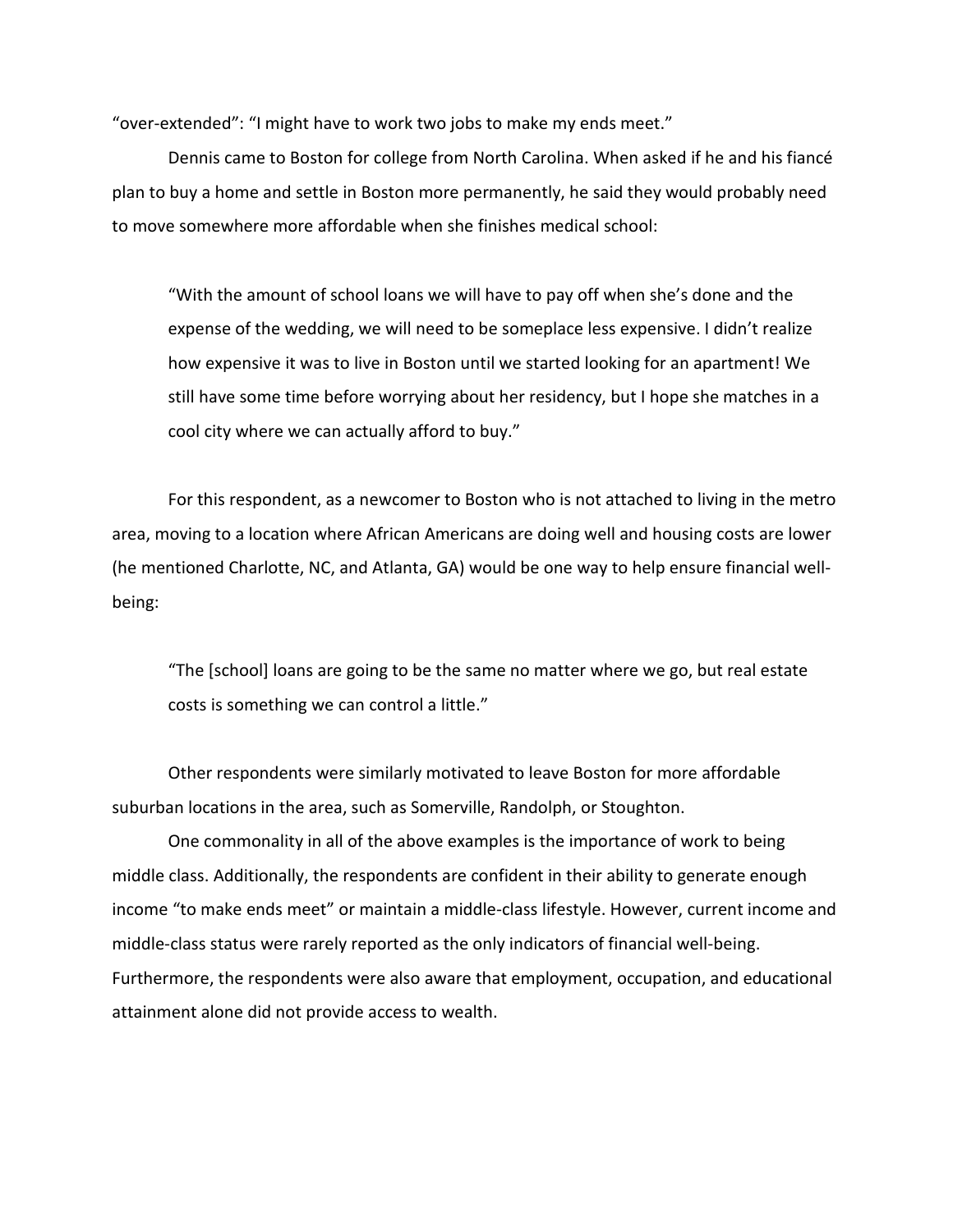#### **Doubts about Homeownership**

In some ways, the homeowners in our sample represent those that have made it, since they have acquired a key symbol of middle-class status. But our respondents also demonstrated a nuanced understanding of both the symbolic the value of homeownership and the realities of their individual and family situations, casting doubt on the concept of homeownership as an effective means for wealth transfer.

Consider, Yolande, a 38-year old, second-generation Caribbean black college professor. She is married to an attorney, has two children under 10, and currently resides in Milton. She has lived in the Boston MSA since 1999. Yolande was born in New York City, the only child of parents who came to the United States as full-time students in the early 1970s. She reported that she and her husband bought their first house in Randolph a few years after she graduated from college:

"We bought that [first] house in 2003 … My husband and I were very similarly yoked in terms of financial aspirations. It was like, homeownership: YES! Being young and being able to do that was cool … And it was great for us. My son was born a few weeks later. We still own that property. And we were able to leverage it so we could purchase this home [in East Milton]. ... Yes; we're renting it to two college professors."

Although Yolande seems to have solidified her middle-class status, at the end of the interview, she reported that she worries about the future, in part because she does not yet have the job security she expected. As an adjunct professor, her employment is contingent on short-term contracts. Although her family has investment options and is currently doing very well, Yolande is an example of a middle-class homeowner who does not feel completely insulated from financial crises. She and other respondents in this study express concern over job loss, family and medical emergencies, divorce, and rising household expenses.

Other homeowner participants also said they continue to experience economic insecurity. Richard, a 67-year-old African American who currently lives with his 28 year old son in Jamaica Plain, described how unexpected expenses presented a challenge for him: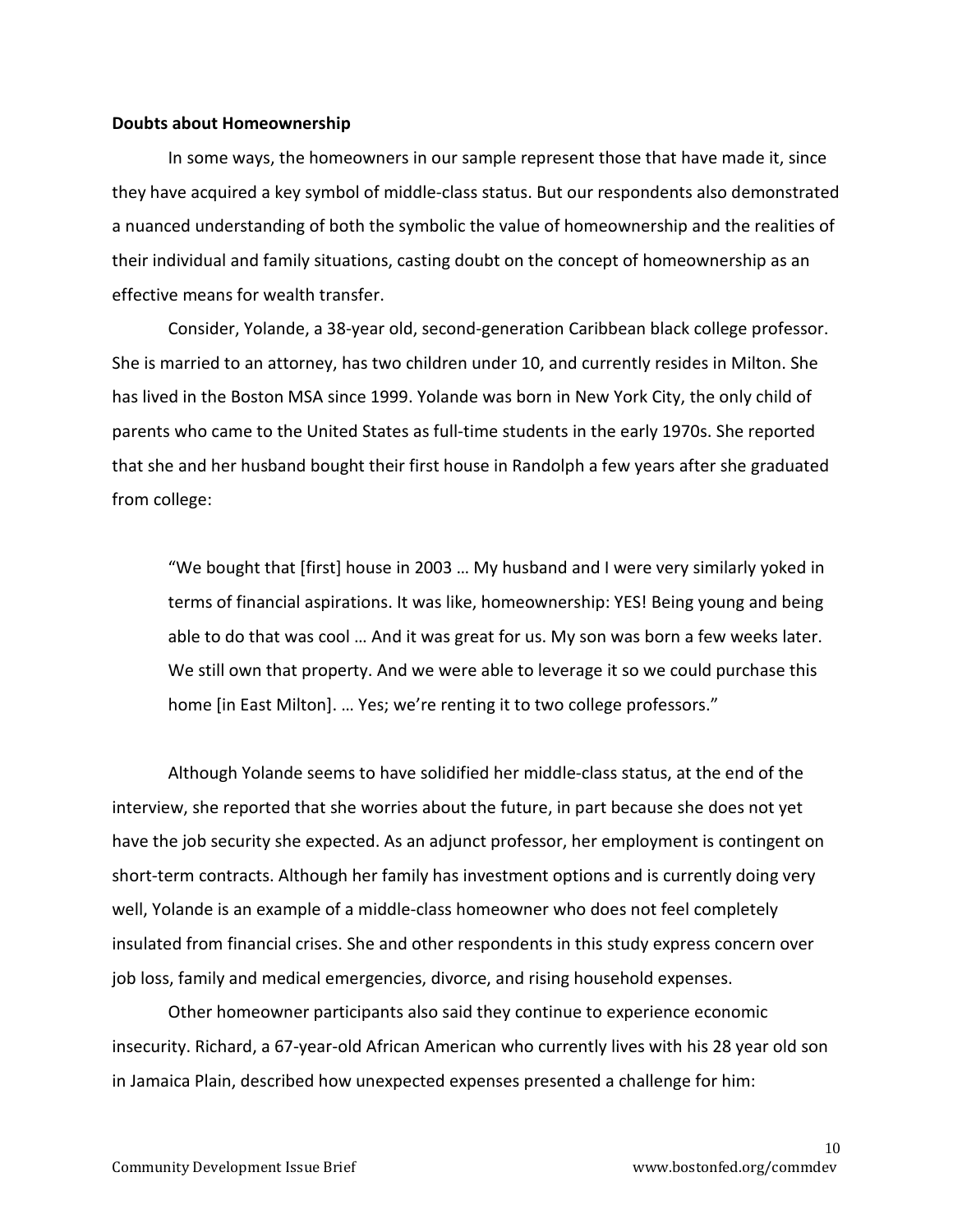"I was in the hospital last year. They kept me for almost 10 days. When I got out, I didn't have a big bill. I didn't think about it or get anything for almost a year. And then I opened and saw it was \$32,000! … After a lot of back and forth and back, I ended up having to pay \$1,200. That was still a lot of money for me. But I paid it off in a year, in \$100s. I made payments. Because I told them I could not pay for it all at once."

Although this respondent found a way to meet his financial obligation, Richard noted that his savings were insufficient to cover the lump sum.

In the case of Jean, a 77-year-old, Caribbean-born retired social worker, family members' needs sapped his savings and ultimately delayed his retirement. Jean has been a homeowner in Dorchester from the time he and his wife moved to Boston from New York City in 1973. His home is currently valued at more than \$500,000, but when asked how he compared his economic situation to someone whom he considered wealthy, he said:

"It's not the same. I was a grandfather when I was 45. And when my wife's father die[d] in Haiti, we had three children under 30 and three grandchildren. … Her mother was all alone. And she's the oldest, so we had to take care of her. And that was around – before I was 50. It never really stopped until after we retired. The house was never really empty until maybe … three years ago. I just told them *mwen fini*! [I'm done!]"

Jean went on to point out that because of a second mortgage he took out in 1988, he still does not own the home outright.

We see another example of the sense of vulnerability in the case of Fred, a 46-year-old African American. He is a married father of four who lives in Hyde Park. In addition to owning the home he lives in with his family, Fred reported that his mother's house in Mattapan "is in his name" and that he has over \$40,000 in savings, a time-share in Florida, two vehicles, and over \$150,000 in a 401(k) account. But when asked if he considered himself wealthy and "all set for the future," he responded: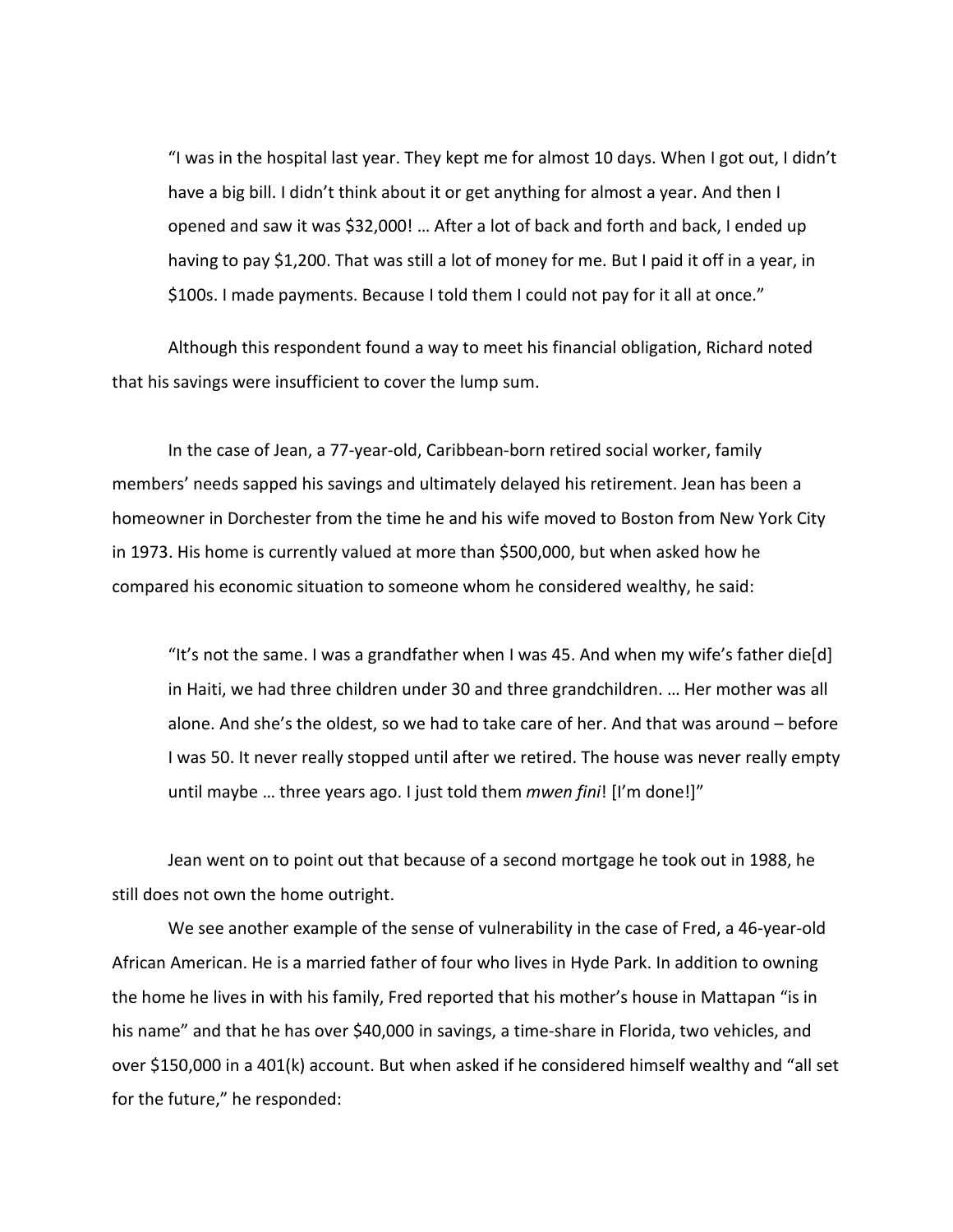"Not even close. I may be way better off than some people, but I'm still struggling. I have bills to pay, child support, tuition, etc. … Wealthy people don't think about things like that. Wealthy people have no financial problems. (Laughs.)"

Although Fred has a college degree in broadcasting, his current position in city government is in "a very different world." Like other respondents, he reported feeling unprepared when it came to looking for a job and said he had difficulty finding work in his field. Eventually he found his way into community organizing, but prior to that, he reported he did everything from security work and coaching to stay employed. He said he thinks very differently about money than his middle-class parents do:

"There was always a stress on education in my home. I remember my parents saying, 'If you don't have an education, you don't have nothing. It opens the doors to all the good jobs. The more education you have, the more doors will open.' I mean, we would get in trouble for getting bad grades! And it just wasn't true. I don't know if they knew that back then. But it's just not true."

Fred credited "good business sense" with helping him achieve his current financial situation, and said that what he learned from his grandfather, who was an independent business owner, was more useful to him than the five years he spent completing his BA.

These narratives illustrate how homeownership does not eliminate a sense of insecurity. Yolande, Richard, Jean, and Fred all experience anxieties that raise serious questions about the economic stability of black homeowners.

#### **Distinct Barriers to Wealth Building**

Other narratives revealed an intergenerational shift in the importance accorded to homeownership, with parents owning homes but children holding off on becoming homeowners and maintaining a critical perspective on the homeownership. Some considered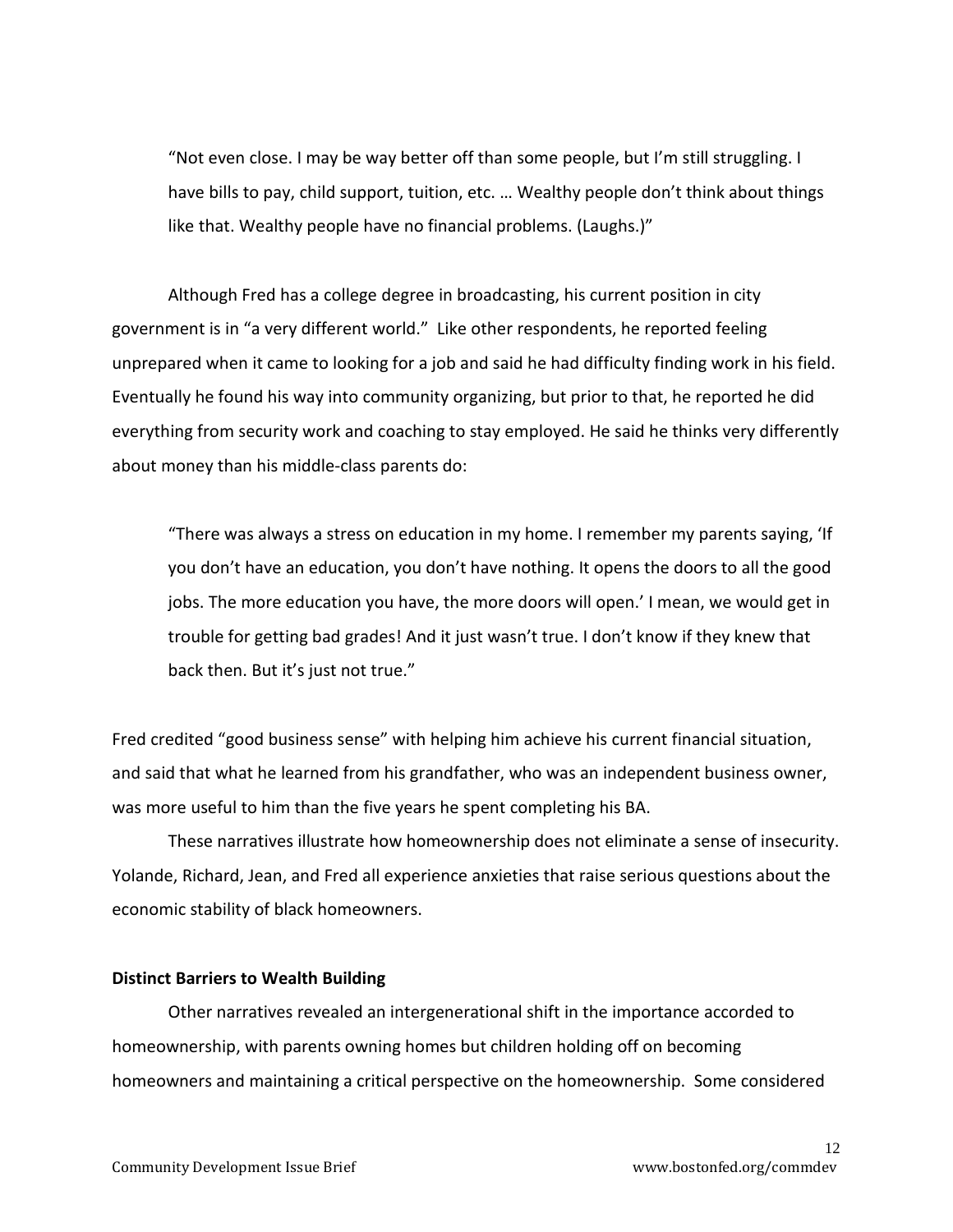homeownership too costly or risky as a strategy for establishing financial security.

Serge, a 39-year-old Haitian-American, is a case in point. Born in Boston, he has lived in the city all his life. He comes from a middle-class background. His parents were homeowners, they were continuously married, and they sent him and his brother to parochial schools. His father, the sole bread-winner in the household, worked as a machinist in a manufacturing plant until his retirement; his mother worked at home as a hairdresser.

At the time of his interview, Serge was unemployed after being incarcerated for two years. When we talked about homeownership, Serge was more concerned about the prospect of being "house poor" (i.e., spending a large proportion of resources on homeownership) than about where the down payment would come from:

"All investments have a burden component. Whether you're putting the money in an IRA or a home, you're constantly having to put money in. And when the housing market changes, if you still have a mortgage on the property, you might find out you bought in the wrong place—that the house is not even worth what you owe on it. There are lots of people who end up stuck … I mean, don't get me wrong. I would love to have a house, but that's where all the money goes."

Serge is explicitly aware of the danger of having a mortgage "under water." His comment suggests that while he understands the potential wealth-enhancing effects of homeownership, he is also cognizant of the costs associated with being responsible for a house and the racialized dynamics of the housing market (see Rugh and Massey 2010). He knows that homeownership without the resources to support it—will not necessarily improve his situation. With limited resources and great uncertainty about his income flow, he does not view homeownership as a sensible goal at this time:

"And if you don't have savings put aside then when something happens or somebody comes needing something, if you don't have savings then you can't help them."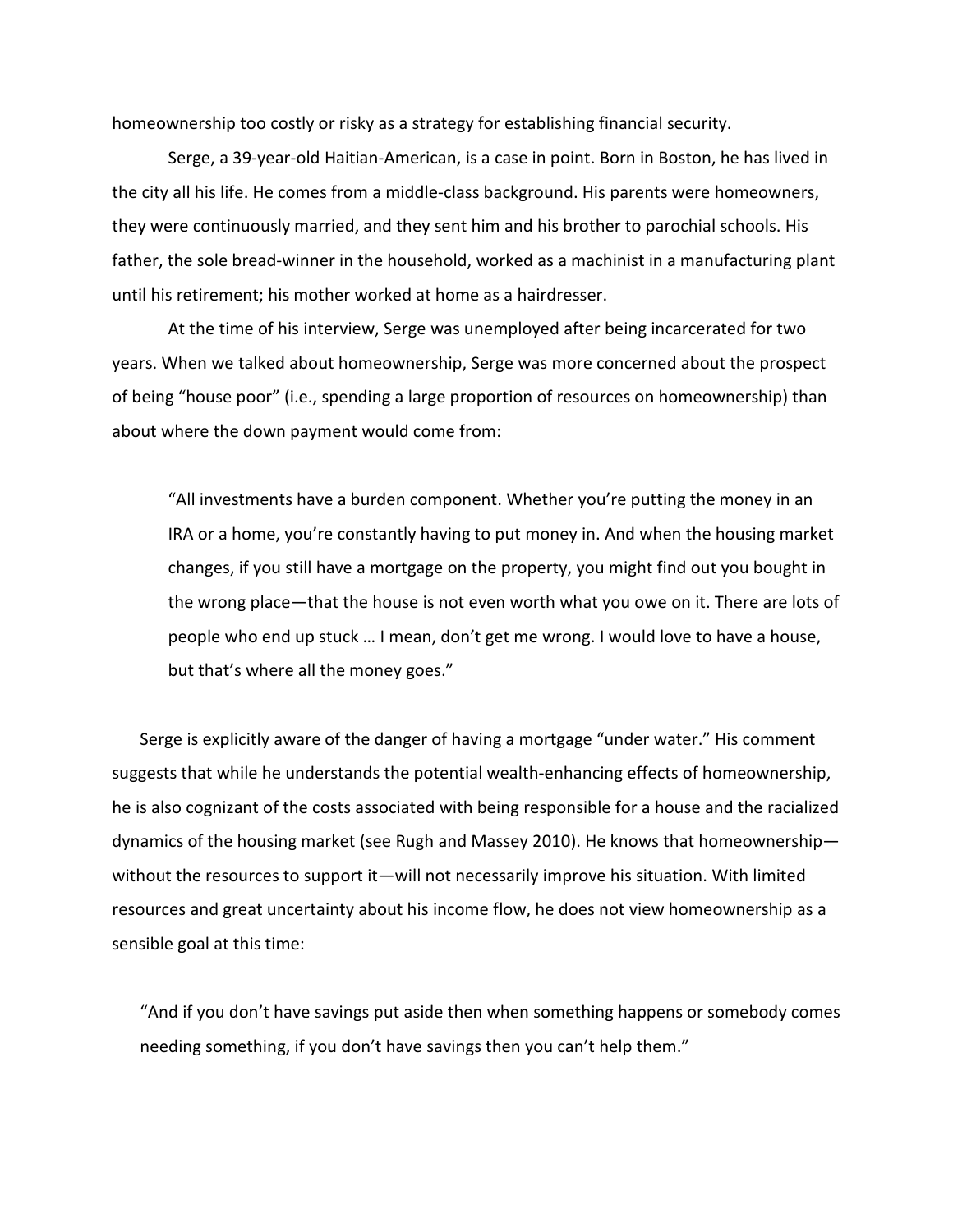Like Serge, others were fearful that racial discrimination in Boston would prevent them from capitalizing on their investment. Nathalie said:

"People don't want to buy if the neighborhood is quote, unquote undesirable. … Whether people are explicit or not, they want to know 'what's the white to black ratio?'"

… It's not racism that's constantly in your face, like maybe [in] the southern states, but it's more under the radar. It's a little different. You know how people will try to sabotage you because of your color. It's been like that ever since I got here and went to [elementary school] … Sometimes I wonder how it feels just to go into a job and not have to deal with all that stuff. I wonder, you know. Can I just do my job? … I don't know what that feels like … No matter what job or where I live or what I try to do … The color thing still plays a part in it. It permeates the culture here in Boston."

Although homeownership functions as a primary mechanism for intergenerational wealth transfer among Americans overall, the narratives of several respondents showed that this mechanism does not operate so simply for themselves or their families.

One interviewee described the need to find alternate routes to ensure the well-being of her children and grandchildren. Elise, an African American, used to be a schoolteacher. Her late husband was 12 years her senior. When they married, he was determined to be a homeowner. She described buying her home in the 1960s as being "like learning to read and write."

"Homeownership changes your life! It makes you feel like you really belong in the neighborhood. Like you're contributing to something to society."

Now 79 years old, she lives part-time with her daughter's family in Boston and part-time with her son in Lithonia, Georgia. After her husband died in 2006, she decided to sell their 100 year old house. She explained her decision to liquidate her biggest asset, rather than pass it down to her children, in this way: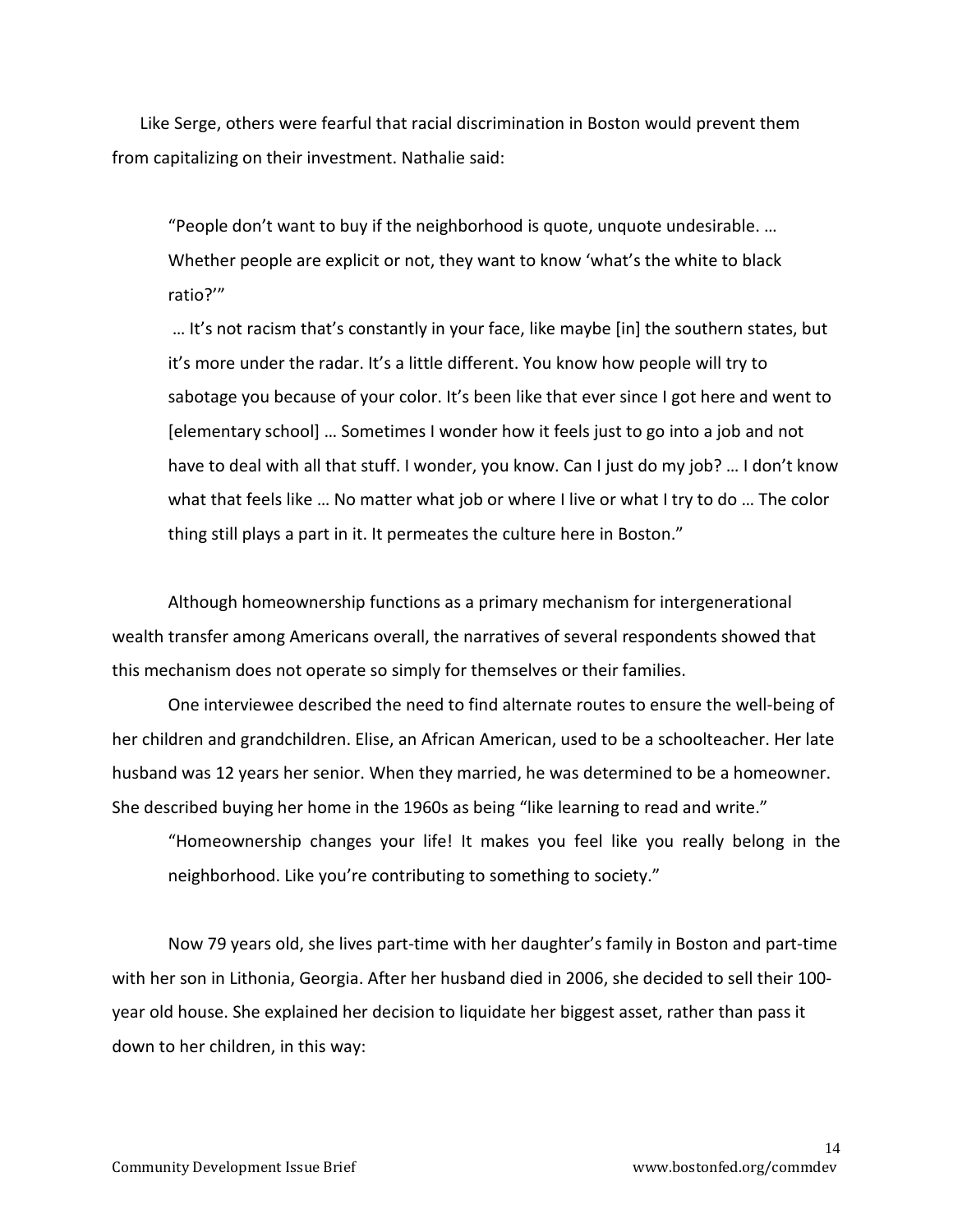"You leave them houses and whatever, and then a year after you're gone – that's it. It's all gone! They don't appreciate it. They can't wait for you to die if you got a little something. Not me! I'm spending what I have now. I raised my kids. I take care of my grandkids to make sure they have a chance. I'm not going to save my money for somebody that's not going to appreciate it or do the right thing … I just got disappointed so badly that I said that's it. No more. I'm going to live for today. I'm not careless or anything. But I'm not saving for no one, because no one appreciates the sacrifices I made."

Although she didn't go into detail, Elise was "disappointed" that the model of stability and middle-class respectability that she and her husband offered was not replicated by her children. As a result, she felt it necessary to assist her grandchildren by paying for their schooling directly while she was still living. Rather than leave her aging house to children, who could not afford to maintain it, she made what she understood to be a reasoned decision.

Due to the documented impact of family wealth on the racial wealth gap, it is important to better understand decisions about the transfer (or nontransfer) of intergenerational homeownership.

#### **Conclusion**

This qualitative study provides complex textual reports from middle-class blacks in Boston on their experiences and perceptions of wealth. Our data shows that the relationship between middle-class status and financial security is tenuous. What is especially clear from our interviews in the Boston MSA is that even among those with the most assets, there is a high degree of financial insecurity. More data is needed before any definitive conclusions can be drawn. Nonetheless, the above discussion provides some valuable insights:

- A variety of factors beyond income, occupational status, educational attainment, and homeownership impact wealth position.
- Middle-class status and homeownership do not insulate families from concerns about debt, high cost of living, and financial crises.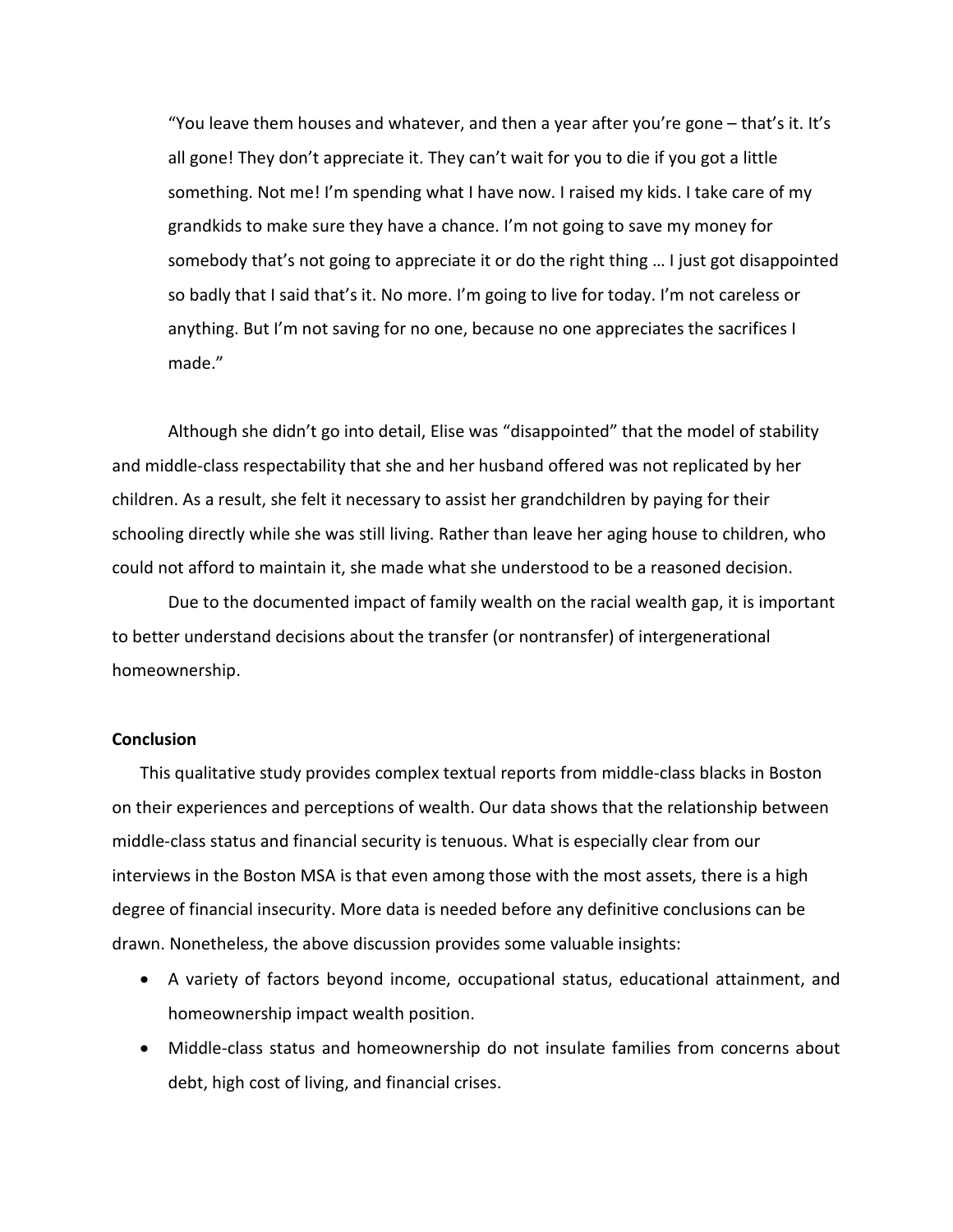• Fear of bankruptcy, housing market discrimination, and intergenerational downward mobility make conventional avenues for wealth building difficult.

Some of the experiences captured here correspond to the general findings of the NASCC-Boston survey and other quantitative studies. For example, Reeves (2014) found that among black children born to parents in the middle-income group in the United States, only 14 percent will experience mobility into higher income brackets as adults, while 37 percent will remain in the middle class and an almost unbelievable 69 percent will move downward and be poorer than their parents. Warren (2004) suggests that Hispanics and blacks are the groups most likely to be the targets of predatory lending and notes that black and Hispanic homeowners are the most likely to find their way to bankruptcy court. Our findings are also consistent with research demonstrating that income is a poor indicator of true financial stability (Wolff 1990; Marsh, et al. 2007; Hannagan and Morduch 2015). In fact, when we add wealth as a criterion, the black middle class in Boston appears very small in comparison to the white middle class (Muñoz, et al. 2015). Although these preliminary findings may not fully represent the situation of U.S.-born or Caribbean-heritage blacks in the United States, these interviews provide fodder for hypothesis development and a model for future research.

All the information provided here was self-reported by the participants, and as such, it is subject to errors and omissions.<sup>[4](#page-15-0)</sup> However, we maintain that this data can be helpful in identifying factors that may lessen the negative effects of long-term insecurity on the wellbeing of communities of color. Furthermore, one particular advantage of this data is that we are able to create a uniquely nuanced portrait of the respondents' economic experiences.

<span id="page-15-0"></span> $<sup>4</sup>$  As Hannagan and Morduch (2015) note, problems with recall tend to create "noise" in self-reported data.</sup> Inaccurately remembered timing and misidentification of financial gifts from family members (see Shapiro 2005) are the two most common problems relevant here.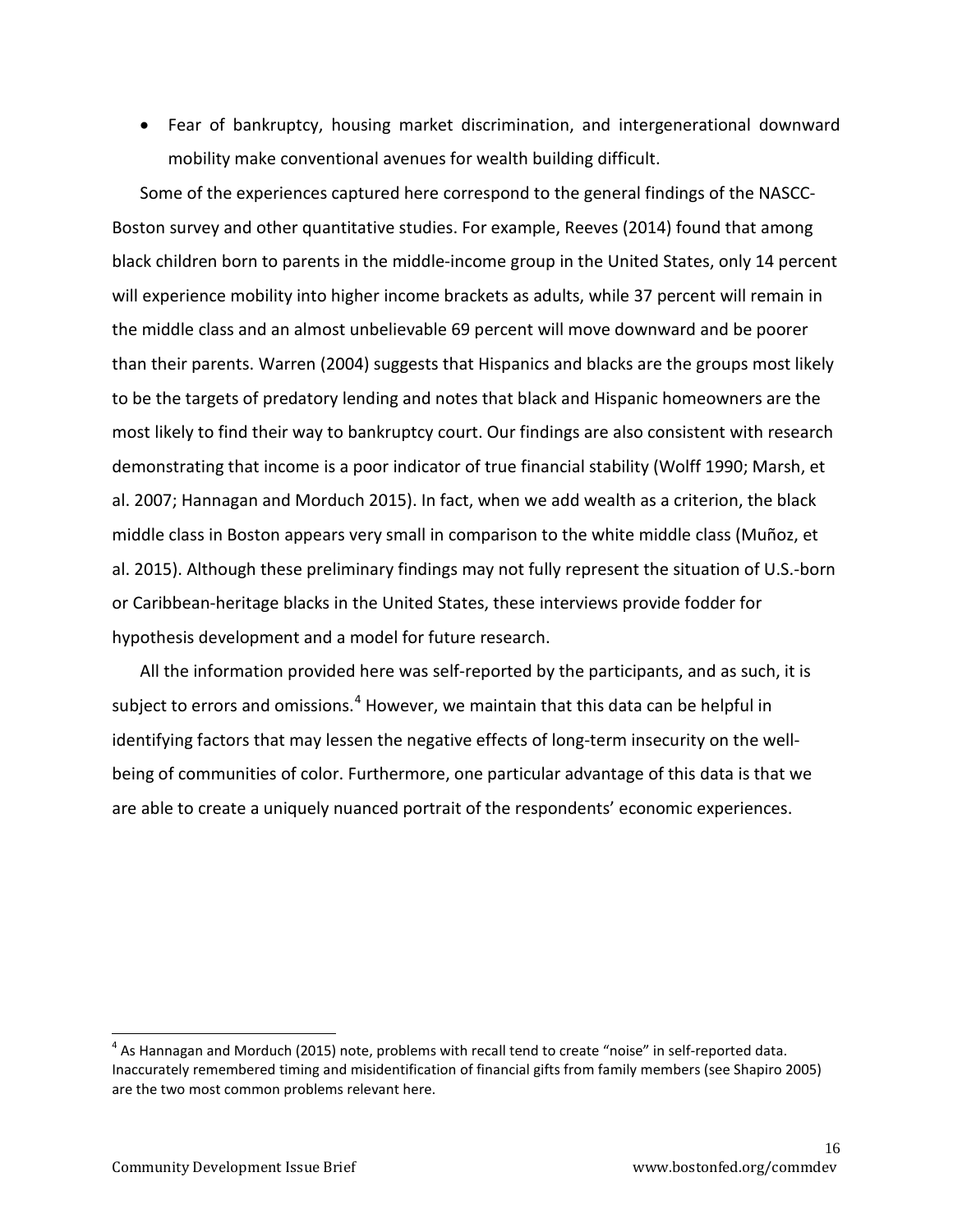# **References**

.

- Chiteji, N. S., & Hamilton, D. (2002). Family connections and the black-white wealth gap among middle-class families. *The Review of Black Political Economy*, 30(1), 8–28.
- Hamilton, D., & Darity, W., Jr. (2013). Wealth. In Mason, P. (Eds.), *International encyclopedia of race and racism, 2e.* Macmillan Reference, USA.
- Hamilton, D., Darity, W., Jr., Price, A., Shridharan, V., & Tippett, R. (2015). Umbrellas don't make it rain: Why studying and working hard is not enough for black Americans. Report produced by The New School, The Duke University Center for Social Equity and Insight Center for Community Economic Development. <http://www.insightcced.org/uploads/CRWG/Umbrellas-Dont-Make-It-Rain8.pdf>
- Hannagan, A. & Morduch, J. (2015). Income gains and month-to-month income volatility: household evidence from US financial diaries. *NYU Wagner Research Paper*, (2659883).
- Jackson, R. O. (2007). After the exodus: The new Catholics in Boston's old ethnic Neighborhoods. *Religion and American Culture* 17(2): 191-212;
- Jackson, R.O. (2013). The uses of diaspora among Haitians in Boston. In Jackson, R.O. (Ed.), *Geographies of the Haitian Diaspora* (136-162). New York: Routledge)
- Keister, L. A., & Moller, S. (2000). Wealth inequality in the United States. *Annual Review of Sociology*, 63-81.
- Marsh, K, Darity, W., Jr., Cohen, P., Casper, L., & Salters, D. (2007). The emerging black middle class: Single and living alone. *Social Forces,* 86(2): 1 – 28.
- Meschede, T, Darity, W., Jr., & Hamilton, D.(2015), Financial resources in kinship and social networks: Flow and relationships to household wealth by race and ethnicity among Boston residents. Federal Reserve Bank of Boston Community Development Discussion Paper, No. 2015-02
- Muñoz, A. P., Kim, M., Chang, M., Jackson, R. O., Hamilton, D., & Darity, W., Jr. (2015). The color of wealth in Boston. Boston, MA: Federal Reserve Bank of Boston, Duke University, The New School. http://www.bostonfed.org/color-of-wealth
- Oliver, M. L. & Shapiro. T. M. (1995). Black wealth/ white wealth. New York and London: Routledge.
- Reeves, R. V. (2014). Saving Horatio Alger: Equality, opportunity and the American dream*.*  Washington, DC: Brookings Institution Press.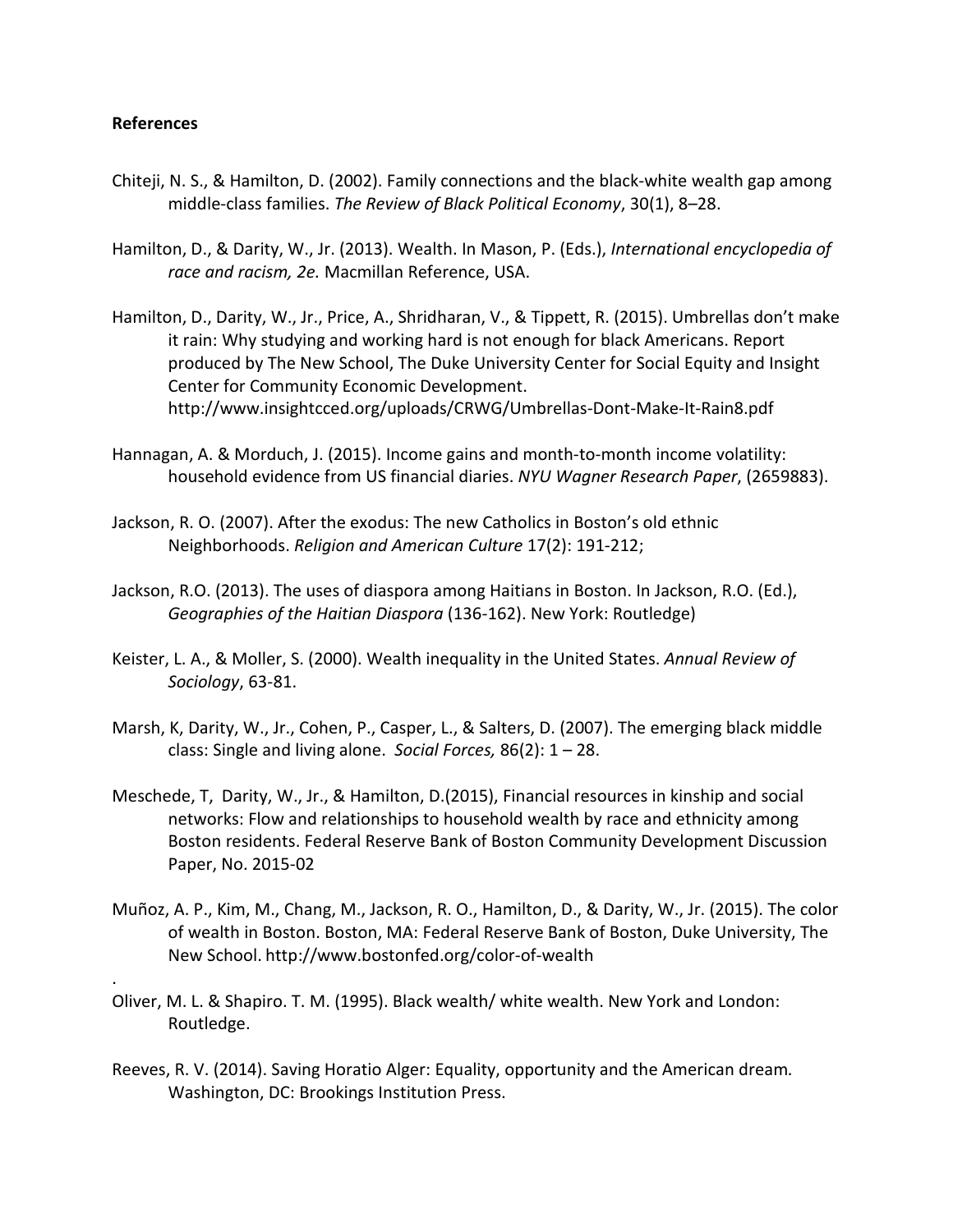- Rugh, J. S. & Massey, D. S. (2010). Racial segregation and the American foreclosure crisis. *American Sociological Review* 75(5): 629 – 651.
- Shapiro, T. M (2005*). The hidden cost of being African American: How wealth perpetuates inequality*. Oxford University Press.
- Shapiro, T. M., & Kenty-Drane, J. L. (2005). The racial wealth gap. In Conrad, C., Whitehead, J. Mason, P. & Stewart, J. (Eds.), *African Americans in the US economy*, (175-181). Lanham, MD: Rowman & Littlefield
- Tippett, R., Jones-DeWeever, A., Rockeymore, M., Hamiliton, D., & Darity, W., Jr. (2014). Beyond broke: Why closing the racial wealth gap is a priority for national economic security. Report Prepared by Center for Global Policy Solutions and Duke Research Network on Racial and Ethnic Inequality.
- Warren, E. Elizabeth. (2004). The economics of race: When making it to the middle is not enough. *The Washington and Lee Law Review* 61, no. 4: 1777–1799.
- Wolff, E. (1990). Wealth holdings and poverty status in the U.S. *Review of Income and Wealth* 36, no. 2 (199): 143–165.